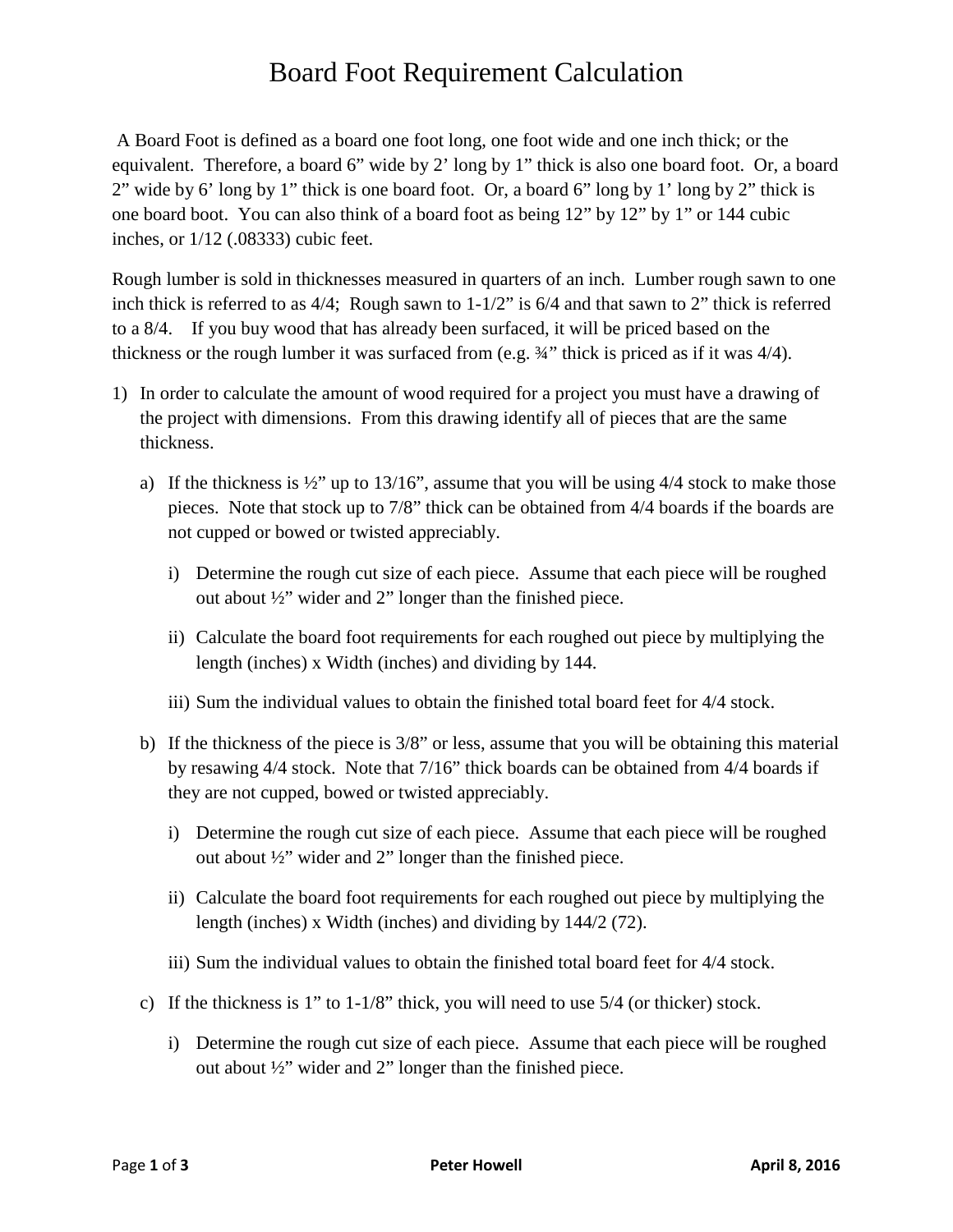## Board Foot Requirement Calculation

- ii) Calculate the board foot requirements for each roughed out piece by multiplying the length (inches) x Width (inches) and multiplying by 5/4 and then dividing by 144 (or just divide by 115).
- iii) Sum the individual values to obtain the finished total board feet for 5/4 stock.
- d) If the thickness is 1-3/16" to 1-3/8" thick you will need to use 6/4 (or thicker) stock.
	- i) Determine the rough cut size of each piece. Assume that each piece will be roughed out about ½" wider and 2" longer than the finished piece.
	- ii) Calculate the board foot requirements for each roughed out piece by multiplying the length (inches) x Width (inches) and multiplying by 6/4 and then dividing by 144 (or just divide by 96).
- e) Sum the individual values to obtain the finished total board feet for 6/4 stock.
- f) If the thickness is 1-1/2" to 1-7/8" thick you will need to use 8/4 (or thicker) stock.
	- i) Determine the rough cut size of each piece. Assume that each piece will be roughed out about  $\frac{1}{2}$ " wider and 2" longer than the finished piece.
	- ii) Calculate the board foot requirements for each roughed out piece by multiplying the length (inches) x Width (inches) and multiplying by 8/4 and then dividing by 144 (or just divide by 72).
	- iii) Sum the individual values to obtain the finished total board feet for 8/4 stock.
- 2) Now get realistic. The boards that you buy will be random lengths and widths. That means that is you need a piece 6" wide, but you stock is 8" wide, you have paid for the 8" width but will only use 6" of it. Therefore, 2" of the 6" needed (33%) is wasted. Also, the lumber will likely have knots, wane, or other defects that make a portion of the lumber unusable. To account for these problems, I usually multiply the amount required by 1.5.
- 3) Now get even more realistic. I make mistakes once in a while. If you do too, you will need to remake some pieces. Therefore, I usually buy twice the calculated amount. Sometimes I have some wood left over for the next project. Not often, but sometimes I need to buy more wood (I made several mistakes). Remember, that you are still learning and part of that learning process is making mistakes.
- 4) Afterthoughts. At least 95% of all mistakes that I have seen in my classes are failure to read and/or follow the instructions or failure to read or understand the drawings.
	- a) If in doubt read the instructions and refer to the drawing.